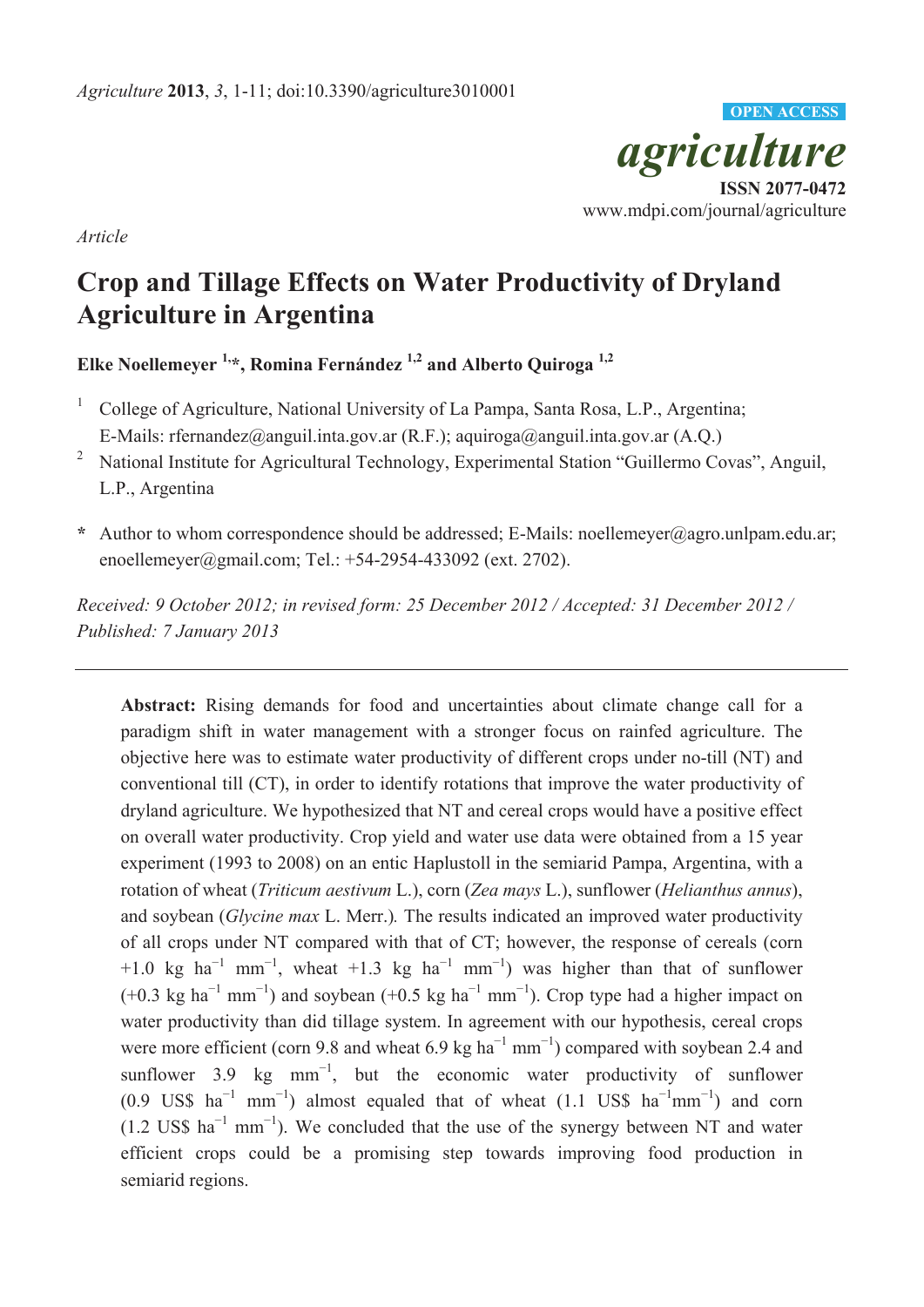**Keywords:** water productivity; cereals; oilseeds; trade price; energy contents

#### **1. Introduction**

There is increasing concern about agricultural water use in the context of rising demand for food and feeds. Rockström *et al.* [1] call for a paradigm shift for water management with a stronger focus on rainfed agriculture, since they visualize few chances of further expansion of large-scale irrigation. The largest gaps between potential and on-farm yields are also most common in these regions. According to de Fraiture *et al.* [2], the biophysical constraints that cause low yields in developing countries can be overcome with appropriate management; better farm-level management might mitigate agricultural droughts and crop failures. Bossio *et al.* [3] highlighted the connection between land degradation and water efficiency in a recent review. This is largely because degradation diminishes soil organic matter content, thus reducing water infiltration and water holding capacity [4]. The improvement of soil physical conditions and effective nutrient management are important tools to enhance the crop's water productivity [5].

In many semiarid regions only a proportion of rainfall is used for transpiration and Rockström *et al.* [6] mentioned that on average 50% of rainfall is lost from the fields. In semiarid regions rainfall usually does not cover the crops' requirements [7]. This is the reason why in these regions fallowing is one of the most common practices to accumulate water in the soil to meet the crops' water requirements. Fallow efficiency is influenced by tillage system and residue cover since in conventional tillage (CT) and with low residue cover the recovery of rainfall during fallow rarely exceeds 20%, while high residue cover as attained with no-till (NT) can improve this value up to 40% [8]. Little is known about how different crops make use of this additional water under NT and whether there are significant differences in water productivity related to that. We therefore hypothesized that NT and the use of water efficient crops would have a positive effect on water productivity of dryland agriculture. The objective of the present work was to estimate water productivity of different crops under NT and CT in a semiarid region, in order to identify soil and crop management that improves the overall water productivity of dryland agriculture.

#### **2. Materials and Methods**

The tillage experiment began in 1993 near Dorila, La Pampa, Argentina, on a sandy-loam entic Haplustoll, with a typical profile of A  $(0-0.18 \text{ m})$ , AC  $(0.18-0.46 \text{ m})$ , C  $(0.46-1.00 \text{ m})$  and C<sub>k</sub> (1.00–1.86 m) horizons over a calcium carbonate hardpan. The experimental plots were established in August 1993, with two treatments (NT and CT) in a paired strip design with three replicates. Each of the six plots measured 15 m by 200 m, and they were cultivated with standard agricultural equipment. The crop sequence from 1993 until 2008 was: sunflower (*Helianthus annuus*), wheat (*Triticum aestivum* L.), oats (*Avena sativa)*, corn (*Zea mays* L.), sunflower, wheat, four years of pasture of alfalfa (*Medicago sativa*) and tall fescue (*Lolium arundinaceum* (Schreb.) Darbysh. *= Schedonorus arundinaceus*  (Schreb.) Dumort), soybean (*Glycine max* (L.) Merr.), sunflower, corn, soybean, soybean, and corn. Cereal crops were corn, oats, and wheat; oilseeds were sunflower, and soybean a pulse crop. Summer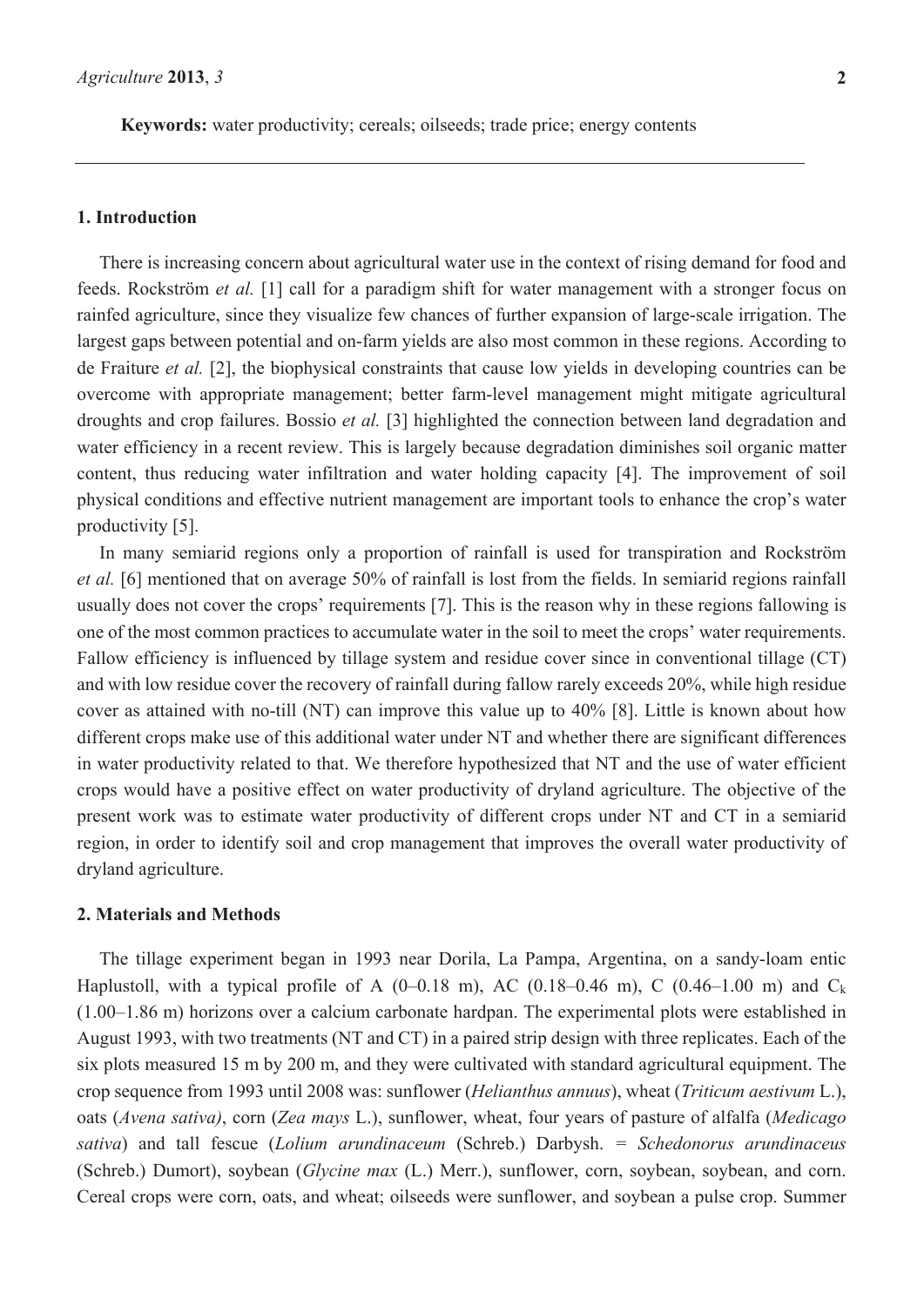and winter crops were grown on the same plots in the sequence. The growing season for summer crops (sunflower, soybean, and corn) is from October to February, for winter crops (oats, wheat) the season is from July to November. Under NT all crops and the pasture were established after herbicide fallow with glyphosate with a direct drill; CT consisted of the use of a disk plow (0.18 m depth) and spine harrow (0.15 m) for fallowing and before seeding (two passes each per crop).

Gravimetric water contents of soils were determined at seeding and harvest of all crops. For this purpose soil samples were taken at 0.2 m depth intervals to a total depth of 1.40 m, with three replicates per plot. Field capacity (30 kPa) and permanent wilting point (1500 kPa) water contents were determined once on the same samples in the Richards pressure device (Soil Moisture Equipment Co., Santa Barbara, CA, USA). Available water was defined as the gravimetric water content minus gravimetric water content at permanent wilting point.

Crop production was determined by manual harvest of three sub-samples of each treatment, representing 1  $m<sup>2</sup>$  for wheat and 2  $m<sup>2</sup>$  for corn, sunflower and soybean. For further analyses, mean yield (average of all three plot yields for each tillage treatment) was used. Water productivity, *i.e.*, grain production per unit of water used, was calculated from rainfall data and the change in soil water storage during growing periods of crops according to the following equation [9]:

$$
WP = \frac{Y}{CWU} \tag{1}
$$

Where WP is water productivity (kg ha<sup>-1</sup>mm<sup>-1</sup>), *Y* is mean grain yield of each crop (kg ha<sup>-1</sup>); *CWU* (mm) is the crop's apparent mean consumptive water use, which was calculated according to the following formula:

$$
CWU = AWi - AWf + R \tag{2}
$$

Where  $AW_i$  is the initial available water content of the soil at seeding (mm);  $AW_f$  is the final water content of the soil at harvest (mm) and *R* is rainfall during the growing season (mm); all water contents measured to 1.4 m depth. This definition includes water consumption by crop transpiration, as well as runoff, deep drainage, and soil evaporation. All values used for calculations were the means of the three subsamples per treatment (crop, tillage, year). Economic water productivity (EWP, USD  $ha^{-1}$  mm<sup>-1</sup>) was calculated as follows:

$$
EWP = \frac{CY \times TP}{CWU} \tag{3}
$$

Where *CY* is crop yield, *TP* is trade price.

Crops were not limited by nitrogen or phosphorus, and all crops were fertilized with both elements at rates of 10 kg ha<sup> $-1$ </sup> of P and 40–60 kg ha<sup> $-1$ </sup> of N. Soil properties at the end of the growing season 2008 are shown in Table 1.

The historical rainfall data (series from 1921 to 2009) were obtained from the meteorological register of INTA Experimental Station at Anguil, La Pampa, Argentina. During the experiment, rainfall was measured with an automatic weather station at the experimental site. The probability of rainfall was calculated from the monthly average rainfall values for the period between 1921 and 2009. The sum of rainfall during October to February was used for summer crops, and July to November for winter crops (Figure 1). The probability was calculated assuming the theoretical Gamma distribution (Thom, 1958),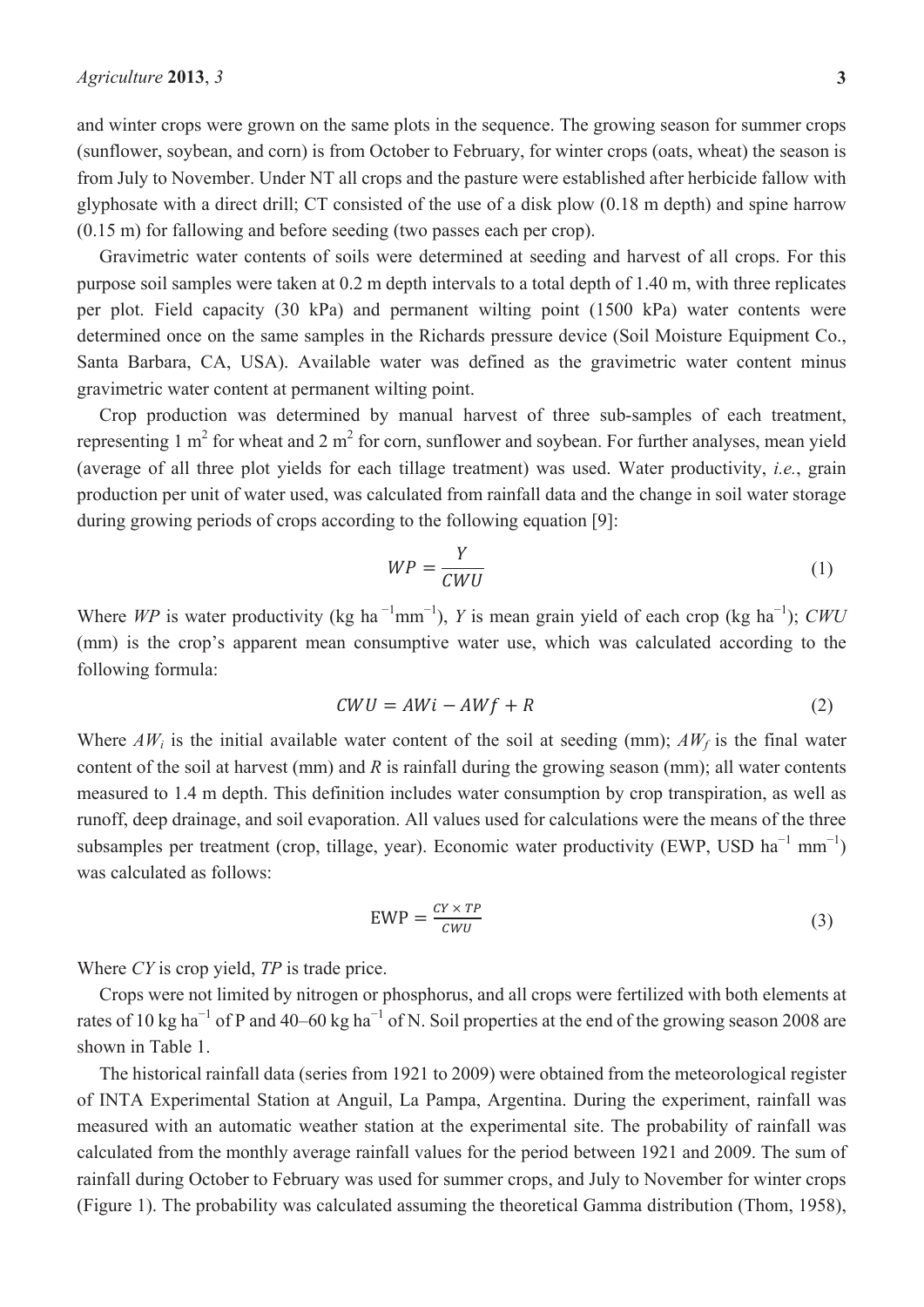using the MATLAB software. Crop water requirement was estimated according to the total accumulated evapo-transpiration reported by Dardanelli *et al.* [10] as 350, 600, 560 and 530 mm for wheat, soybean, corn and sunflower, respectively. The historical mean annual rainfall (1921–2009) was 703 mm, while from 1993 to 2009 annual average was 842 mm. The probability that rainfall is sufficient to meet the crop's requirements is very low (Figure 1); in only 14% of the years in the case of summer crops and 10% for winter crops were these conditions met.

**Table 1.** Bulk density (BD), water content at permanent wilting point (PWP) and at field capacity (FC), clay plus silt contents (particles <50 μm diameter), total organic carbon (C), available phosphorus (P) and total nitrogen (N) of conventional (CT) and no till (NT) treatments (Average values for 0–0.18 m depth).

|           | <b>BD</b><br>$(Mg\ m^{-3})$ | <b>PWP</b> |       | $FC \text{Clay} + Silt \text{Cl}$<br>(mm) (mm) $(g \text{ kg}^{-1})$ $(Mg \text{ ha}^{-1})$ $(Mg \text{ ha}^{-1})$ $(Mg \text{ ha}^{-1})$ |       |                   |       |
|-----------|-----------------------------|------------|-------|-------------------------------------------------------------------------------------------------------------------------------------------|-------|-------------------|-------|
| <b>CT</b> | 1.18a                       | 6.7b       | 11.9b | 459a                                                                                                                                      | 13.8b | 0.20 <sub>b</sub> | 1.26b |
| NT        | 1.14a                       | 7.4a       | 13.8a | 441a                                                                                                                                      | 15.8a | 0.35a             | 1.37a |

Different letters in the same column indicate significant differences ( $p \le 0.01$ ).

Figure 1. Probability of occurrence of historical rainfall (1921–2009) in summer crops (October to February) and winter crops (July to November). The arrows indicate the probability of the occurrence of rainfall that covers the crops' minimum requirements (560 mm and 350 mm for summer and winter crops respectively).



Statistical analyses of the data were carried out with InfoStat/P software and consisted of paired *t*-tests comparing the yield, consumptive water use, and water productivity for each crop in each year between CT and NT, considering tillage treatment and crop as main effects. The same procedure was applied for comparison of the average data for summer and winter crops. The paired *t*-test is a statistical procedure which compares the means of two paired datasets, and a minimum of three pairs of observations is needed to carry out this procedure. This test is applicable for cases where data from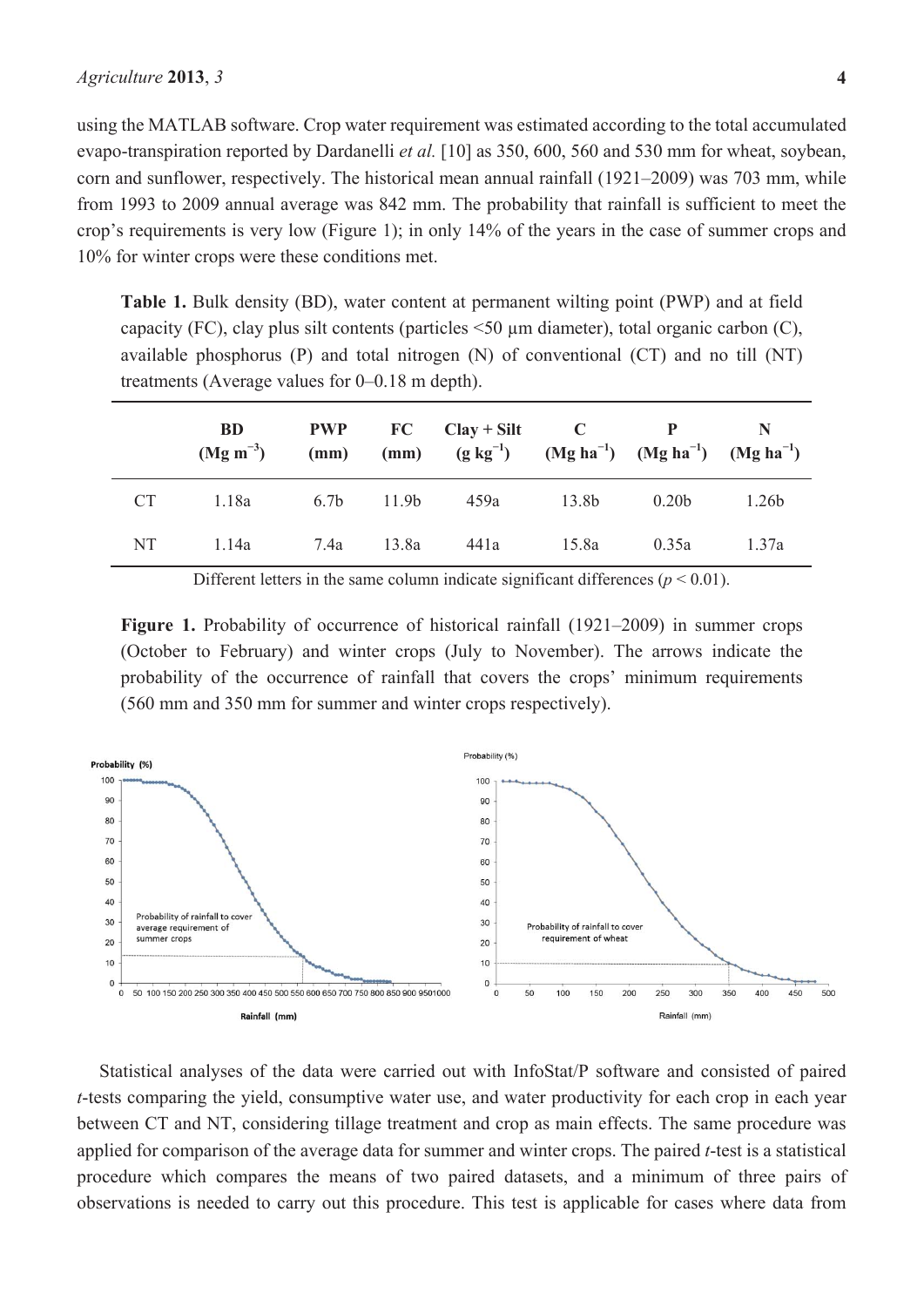different years, sites, or other factor effects are to be compared. The test compares among pairs and thus eliminates the possible effect of year (in our case) since the comparison was between data of the same crop in the same year. For soybean and wheat we had only two years of yield data, and this statistical analysis could not be carried out, since it requires at least three pairs of observations.

## **3. Results and Discussion**

#### *3.1. Water Content of Soils*

Water contents of soils at seeding were higher in NT for all crops in the 15-year rotation (Figure 2), but an important temporal variability between the same crops in different years was also observed. Since rainfall was the same in NT and CT plots, these differences in water contents indicated that soil infiltration and water storage were affected by tillage system. Several studies reported improved water infiltration and storage in NT due to higher organic matter contents [11,12], crop residue [13], or mulch cover [14]. Significant differences (*p* < 0.0001) between tillage systems were found in the upper 1.4 m of the soil profile. For summer crops under NT, available water contents at seeding were 115 mm, compared with 90 mm in CT; for winter crops these values were 99 mm and 69 mm respectively (Table 2). These results indicate that NT was effective in increasing water availability for crops, coincident with similar studies in Central Chile [15]. On average NT stored 29 mm more water in the soil at seeding than CT. Since in many semiarid regions fallowing for water storage in the soil is very common, NT is recommended for improving the efficiency of fallows. Efficiency of water storage during fallow is reportedly low (6%–20% of rainfall is retained by the soil) [8,9], but residue cover under NT can prevent run-off and evaporation losses [16–18]. Average fallow efficiency of the NT treatments in our experiment was significantly higher and almost twice that of CT (30% and 16%, respectively;  $p = 0.0036$ .

**Table 2.** Crop yield, soil available water content (AWC) at seeding, consumptive water use (CWU), and water productivity (WP) in no till (NT) and conventional till (CT) for summer crops (SC) and winter crops (WC).

|           | Yield          |       |      |                 | AWC  |                               |                  | <b>CWU</b> | <b>WP</b> |      |                                              |       |  |
|-----------|----------------|-------|------|-----------------|------|-------------------------------|------------------|------------|-----------|------|----------------------------------------------|-------|--|
|           | $(Mg ha^{-1})$ |       |      |                 | (mm) |                               |                  | (mm)       |           |      | $(kg \text{ grain ha}^{-1} \text{ mm}^{-1})$ |       |  |
|           |                | NT    |      | СT              | NT   |                               | <b>CT</b>        | NT         |           | СT   | NT                                           |       |  |
| <b>SC</b> | 296            | 337   | NS.  | 90 <sub>b</sub> |      | $115a \quad \textless 0.0001$ | 590b             | 612a       | 0.005     | 4.9  | 5.6                                          | NS    |  |
| <b>WC</b> | 2.43           | 3.08  |      | 69 <sub>b</sub> | 99a  | 0.0034                        | 411              | 447        |           | 5.6  | 6.9                                          |       |  |
| Average   | 2.87b          | 3.32a | 0.05 | 82b             | 109a | < 0.0001                      | 560 <sub>b</sub> | 586a       | 0.0007    | 4.9b | 5.8a                                         | 0.068 |  |

Different letters indicate significant differences (paired *t*-test, *p* values show significance) between CT and NT for each variable and crop type.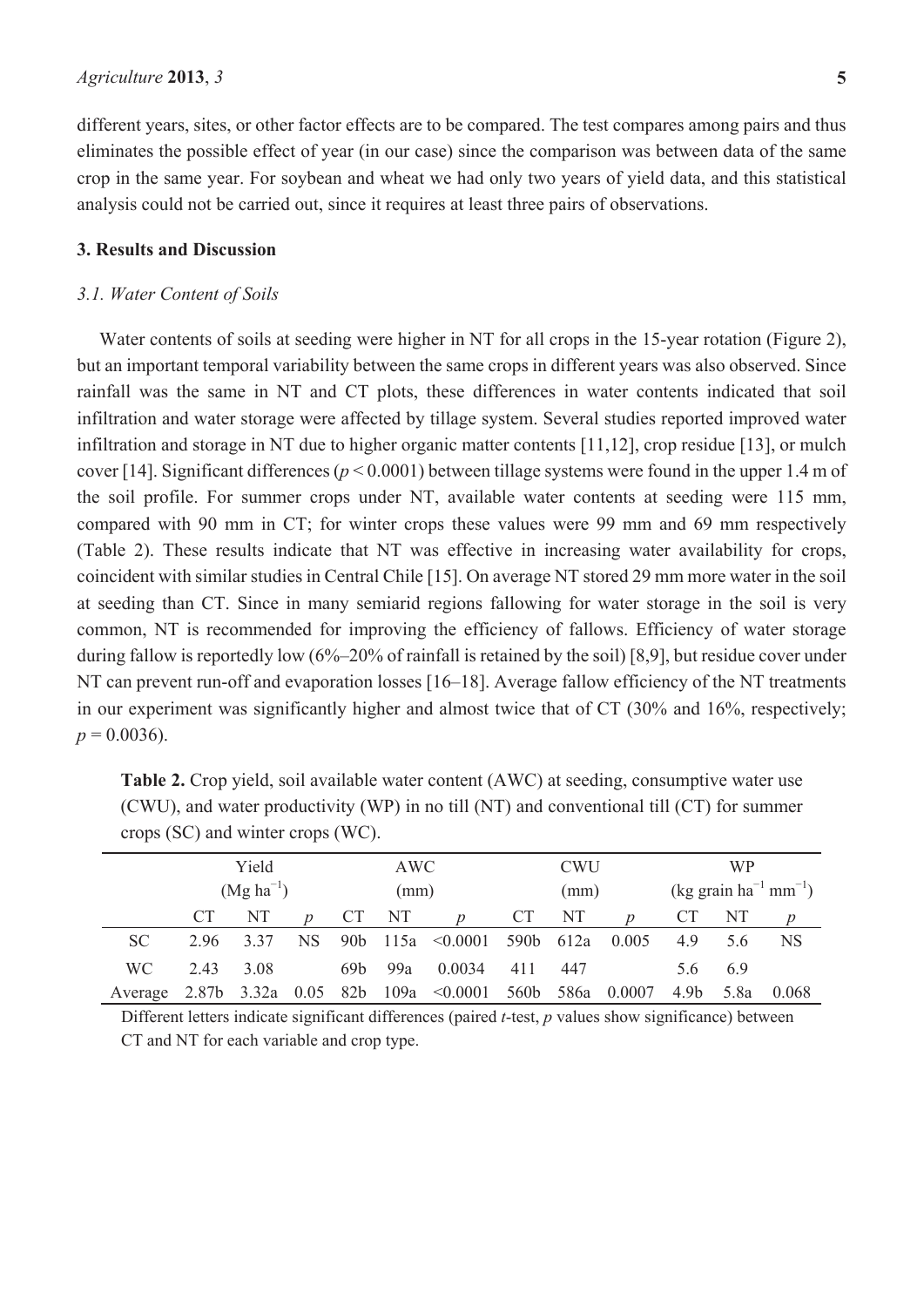**Figure 2.** Gravimetric available water contents (mm) in no-till (NT) and conventional tillage (CT) at seeding of each crop of the rotation. (PWP, permanent wilting point).



#### *3.2. Crop Yields and Water Productivity*

Crop yields (Table 2) were higher under NT ( $p = 0.05$ ), and for summer crops compared with winter crops, averaged across tillage systems. Summer crops produced 409 kg  $ha^{-1}$  more under NT than under CT, and for winter crops an even higher difference was found  $(+648 \text{ kg ha}^{-1})$ . Water consumption was higher under NT, with a difference compared with CT of +22 mm in summer crops and +36 mm in winter crops, and an overall mean of 560 and 586 mm for CT and NT respectively (*p* = 0.0007). Winter crops had higher water productivity (WP) under both tillage systems (Table 2), and NT was superior for the mean of all crops with a value of 5.8 kg ha<sup>-1</sup> mm<sup>-1</sup> versus 4.9 kg ha<sup>-1</sup>mm<sup>-1</sup> for CT ( $p = 0.068$ ).

Crop yield is a linear function of available water, within a certain range (Figure 3) [19]. Water productivity is directly related to yield, when water use is equal [20]. Higher yields under NT would explain higher WP if water use remained constant, which was not the case in our experiment. Crops under NT consumed more water, but had proportionally higher yields, resulting in higher WP. Higher crop productivity and WP could be related to less water stress during critical stages of crops [21,22], and more even emergence and crop stand under NT [6].

All crops showed a strong dependence of yields on water availability (Figure 3), but a given level of available water produced very different yields in these crops, and the intercepts of the regression lines were also very different. The reason for this could be the amount of water consumed or lost during vegetative growth of the crops, before yield formation occurs. The pattern coincides with the differences in C pathways, and oil or protein contents, and therefore may not only represent water losses but also be related to the differences in energy required to produce cereal, pulse or oilseed grain. Soybean has the steepest slope which indicates that its yield response to additional available water was higher than that of the other crops. Purcell *et al.* [23] report that at 440 mm cumulative transpiration, as calculated from weather data using the Penman-Monteith equation to estimate ETo, different cultivars of soybean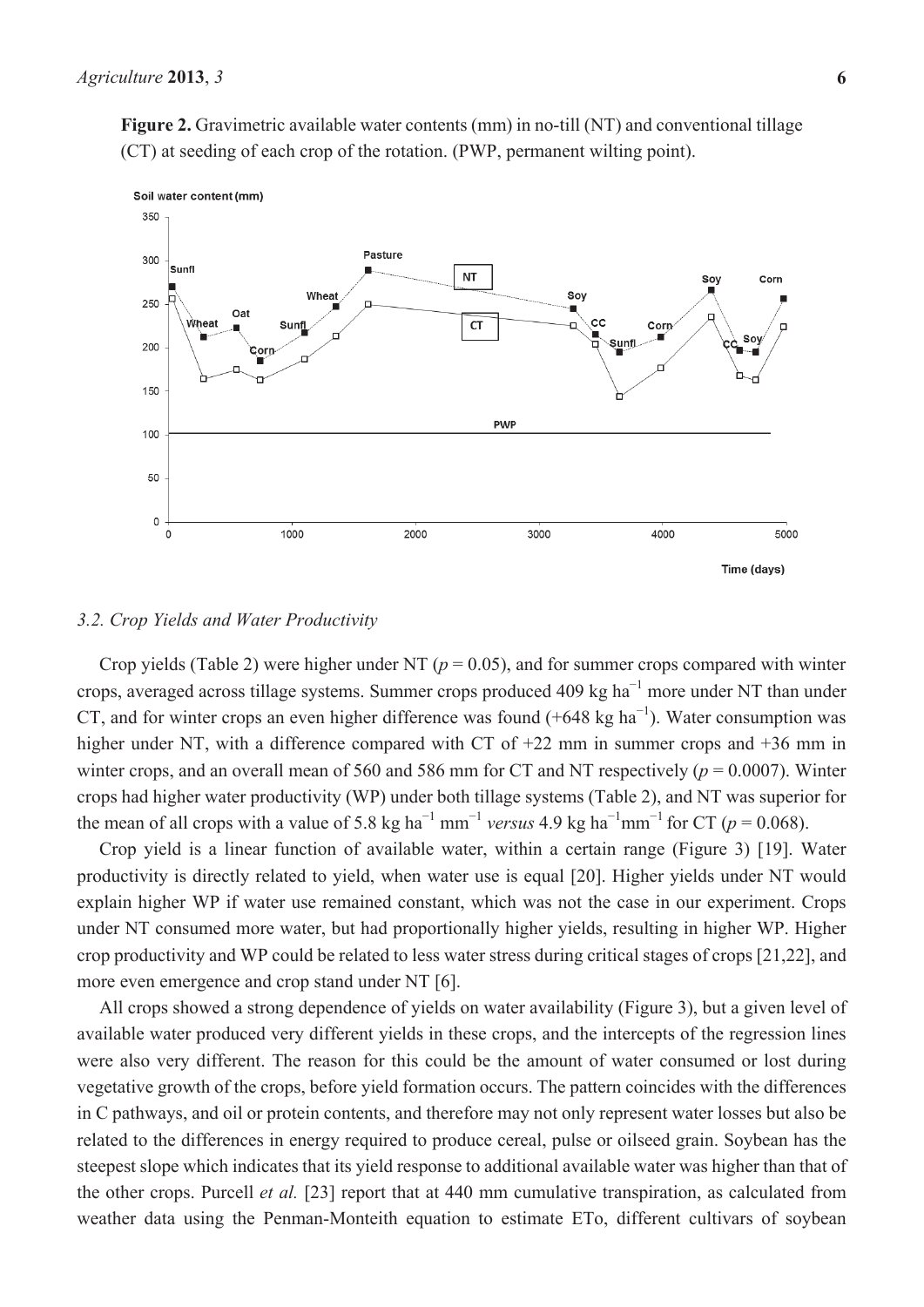reached 90% of their maximum yield, while our data indicate that there would be a strong potential for yield increase above this value. This divergence could be explained by the difference in methods used to calculate the crops' cumulative water use.

The paired *t*-test showed significantly higher yields under NT for sunflower and the average yields of all crops (Table 3), but all crops yielded numerically more under NT than in CT, with differences of 352, 354, 523 and 648 kg ha<sup> $-1$ </sup> for soybean, sunflower, corn and wheat, respectively. Overall average water productivity was significantly higher for NT compared with  $CT (p = 0.06)$ , whereas for the individual crops no significant differences between tillage treatments could be detected. Corn under NT had the highest value (9.8 kg ha<sup>-1</sup> mm<sup>-1</sup>) followed by wheat (6.9 kg ha<sup>-1</sup> mm<sup>-1</sup>), while the lowest values were found for soybean and sunflower (2.4 and 3.9 kg ha<sup> $-1$ </sup> mm<sup> $-1$ </sup>, respectively). These data are comparable to those reported for the Great Plains of the USA [13].

**Figure 3.** Crop yields as a function of available water contents at seeding plus rainfall during the season for sunflower, corn, wheat, and soybean. Regression lines were extrapolated to the origin to compare estimated water losses. The regression coefficients were  $R^2 = 0.98$ . 0.95, 0.87, and 0.89 for soybean, wheat, sunflower and corn, respectively.



The paired *t*-test showed significant higher yields under NT for sunflower and the average yields of all crops (Table 3), but all crops yielded numerically more under NT than in CT, with differences of 352, 354, 523 and 648 kg ha<sup> $-1$ </sup> for soybean, sunflower, corn and wheat, respectively. The expected trend of superior response of soybean to higher available water under NT was not confirmed. This might have to do with low water availability during the growing season, which might be under the threshold value for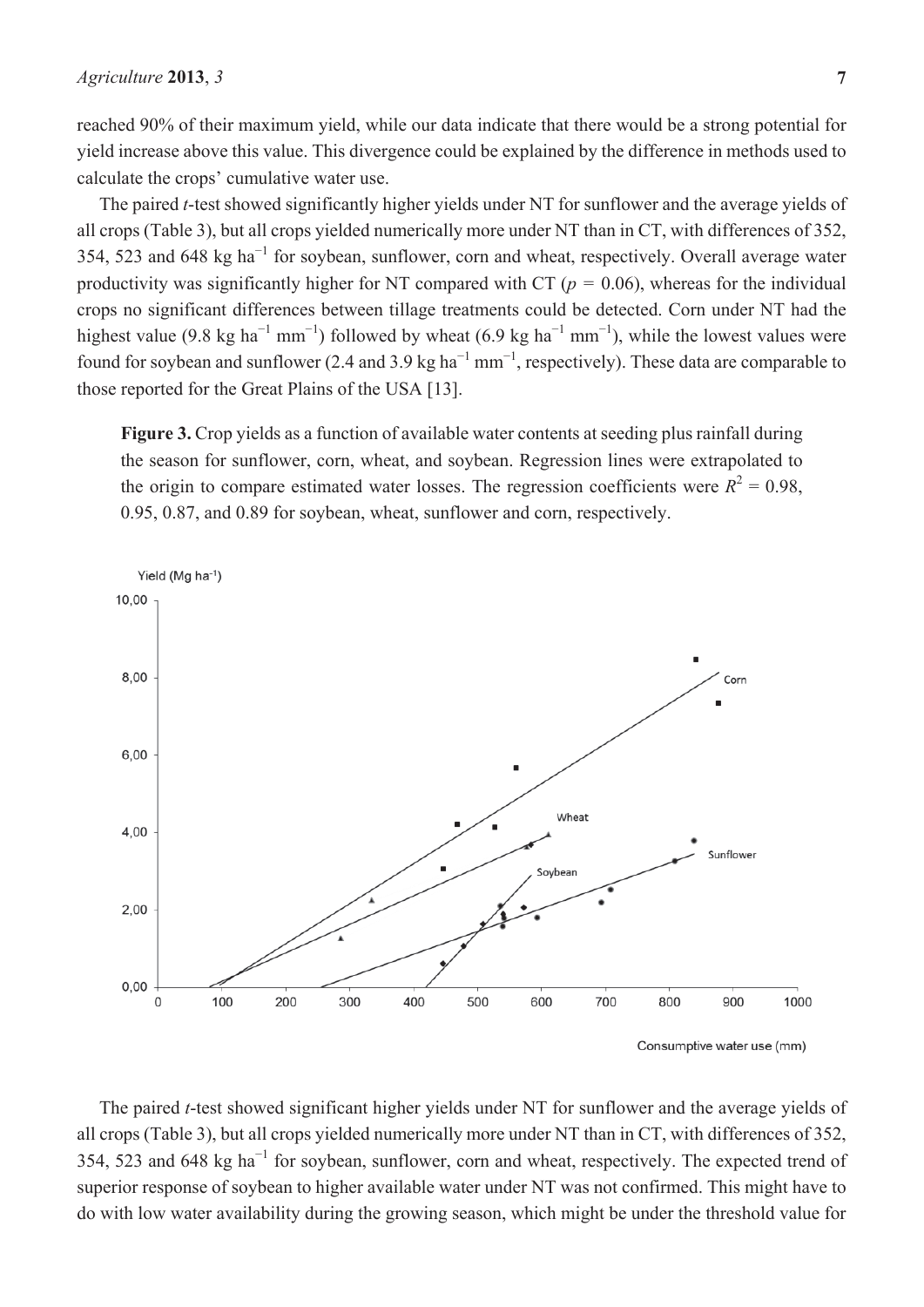soybean optimum conditions, which is also confirmed by very low yields compared to "normal" yields in the Argentinean Pampas of around 3 to 5 Mg ha<sup> $-1$ </sup> [24,25].

Overall average water productivity was significantly higher for NT compared with CT ( $p = 0.06$ ), whereas for the individual crops no significant differences between tillage treatments could be detected. Corn under NT had the highest value (9.8 kg ha<sup>-1</sup> mm<sup>-1</sup>) followed by wheat (6.9 kg ha<sup>-1</sup> mm<sup>-1</sup>), while the lowest values were found for soybean and sunflower (2.4 and 3.9 kg ha<sup> $-1$ </sup> mm<sup> $-1$ </sup>, respectively). These data are comparable to those reported for the Great Plains of the USA [13].

The improved crop performance in NT, especially in water-limited environments, has been documented by several reviews [26,27]. In fine texture or very hard-setting soils that are susceptible to compaction, yields under NT can be lower after several years of cropping, this also occurs where springs are cool, and residue cover retards germination and residue mineralization [27].

| <b>Crops</b>         |                 | <b>Water content</b><br>(mm) |                  | <b>Yield</b><br>$(Mg ha^{-1})$ |      |                  |                  | <b>Water productivity</b><br>$(kg grain ha-1mm-1)$ |                  |  |
|----------------------|-----------------|------------------------------|------------------|--------------------------------|------|------------------|------------------|----------------------------------------------------|------------------|--|
|                      | <b>CT</b>       | <b>NT</b>                    | $\boldsymbol{p}$ | <b>CT</b>                      | NT   | $\boldsymbol{p}$ | <b>CT</b>        | NT                                                 | $\boldsymbol{p}$ |  |
| Sunflower<br>$(n=4)$ | 91              | 114                          | <b>NS</b>        | 2.2 <sub>b</sub>               | 2.6a | 0.06             | 3.5              | 3.9                                                | <b>NS</b>        |  |
| Corn<br>$(n=3)$      | 86b             | 116a                         | 0.01             | 5.2                            | 5.7  | <b>NS</b>        | 8.8              | 9.8                                                | <b>NS</b>        |  |
| Soybean<br>$(n = 2)$ | 97              | 129                          |                  | 1.1                            | 1.5  |                  | 1.9              | 2.4                                                |                  |  |
| Wheat<br>$(n = 2)$   | 86              | 128                          |                  | 2.4                            | 3.1  |                  | 5.6              | 6.9                                                | -                |  |
| Average              | 90 <sub>b</sub> | 119a                         | 0.0001           | 2.9 <sub>b</sub>               | 3.3a | 0.05             | 4.9 <sub>b</sub> | 5.8a                                               | 0.06             |  |

**Table 3.** Gravimetric water content at seeding, crop yield, and water productivity in CT and NT for the four crops tested in the experiment  $(n =$  number of years the crop was grown).

Different letters indicate significant differences (paired *t*-test) between CT and NT for each variable and crop.

The observed yield increase in NT compared with CT resulted in improved water productivity of all crops, with an average increase of 0.9 kg ha<sup> $-1$ </sup> mm<sup> $-1$ </sup> (mean of all crops). These results indicate that NT could be effective in increasing water productivity in dryland agriculture. Similar improvement of water productivity when changing from CT to NT cropping systems was reported for the Great Plains of the United States [5]. However, our results also showed that the different crops responded in a differential manner to the higher amount of available water under NT, with a similar response of corn, wheat and sunflower (0.0167 to 0.0174 Mg mm<sup>-1</sup>), superior to that of soybean (0.0125 Mg mm<sup>-1</sup>) These findings imply that poor performing crops, such as soybean in this case, are less efficient in utilizing the improved water availability under NT.

Molden *et al.* [28] compared different crops in terms of their water productivity and argued that there is much scope for improving the value per unit of water used in agriculture, rather than increasing physical water productivity. The gross revenues at current trade prices [29] were 316, 628, 478 and 680 USD ha<sup>-1</sup> and the corresponding water productivities were 0.5, 0.9, 1.1, and 1.2 USD ha<sup>-1</sup> mm<sup>-1</sup>, for soybean, sunflower, wheat, and corn. Thus, in terms of economic water productivity, corn, wheat, and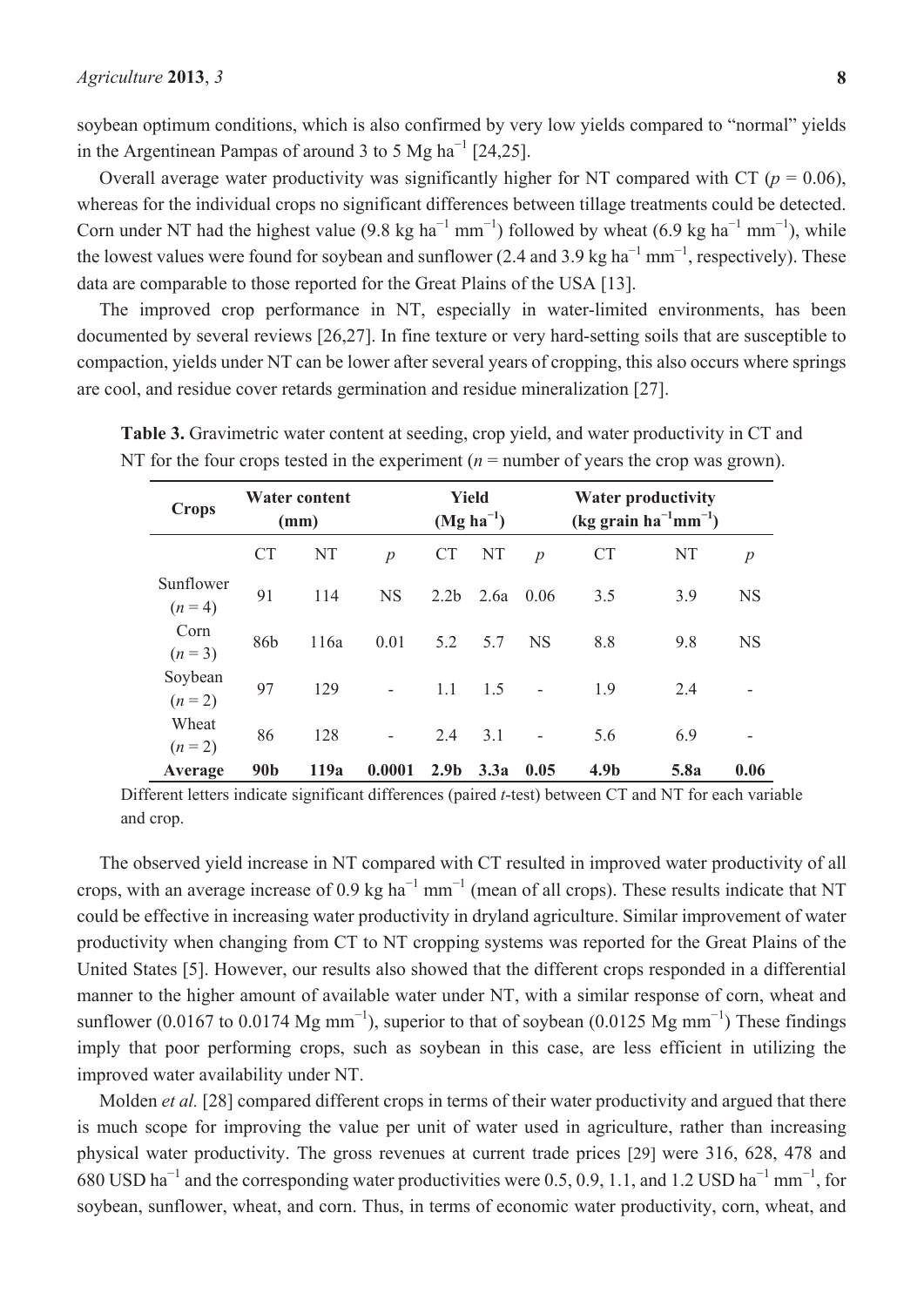sunflower were similar, while soybean had a much lower value. This means that the high market price for this crop could not compensate for its poor agronomic performance.

## **4. Conclusions**

The results of our study indicated that NT improved available water use, yields and water productivity of all studied crops and contributes in reducing the risk of crop water stress in dryland agriculture. Well adapted crops make better use of the advantages of NT to improve water productivity both in physical and economical terms, but for crops with poor agronomic performance even a high market price cannot compensate. Recommendations for crop management in dryland agriculture should take into account the synergistic effect of good agronomic performance of the crops with better water availability in NT to improve overall water efficiency.

### **References**

- 1. Rockström, J.; Karlberg, L.; Wani, S.P.; Barron, J.; Hatibu, N.; Oweis, T.; Bruggeman, A.; Farahani, J.; Qiang, Z. Managing water in rainfed agriculture—The need for a paradigm shift. *Agric. Water Manag.* **2010**, *97*, 543–550.
- 2. De Fraiture, C.; Molden, D.; Wichelns, D. Investing in water for food, ecosystems, and livelihoods: An overview of the comprehensive assessment of water management in agriculture. *Agric. Water Manag.* **2010**, *97*, 495–501.
- 3. Bossio, D.; Geheb, K.; Critchley, W. Managing water by managing land: Addressing land degradation to improve water productivity and rural livelihoods. *Agric. Water Manag.* **2010**, *97*, 536–542.
- 4. Noellemeyer, E.; Frank, F.; Alvarez, C.; Morazzo, G.; Quiroga, A. Carbon contents and aggregation related to soil physical and biological properties under a land-use sequence in the semiarid region of central Argentina. *Soil Tillage Res.* **2008**, *99*, 179–190.
- 5. Hatfield, J.L.; Sauer, T.J.; Prueger, J.H. Managing soils to achieve greater water use efficiency: A review. *Agron. J*. **2001**, *280*, 271–280.
- 6. Rockström, J.; Kaumbutho, P.; Mwalley, J.; Nzabi, A.W.; Temesgen, M.; Mawenya, L.; Barron, J.; Mutua, J.; Damgaard-Larsen, S. Conservation farming strategies in East and Southern Africa: Yields and rain water productivity from on-farm action research. *Soil Tillage Res.* **2009**, *103*, 23–32.
- 7. Pala, M.; Ryan, J.; Zhang, H.; Singh, M.; Harris, H. Water-use efficiency of wheat-based rotation systems in a Mediterranean environment. *Agric. Water Manag.* **2007**, *93*, 136–144.
- 8. Fernandez, R.; Quiroga, A.; Noellemeyer, E.; Funaro, D.; Montoya, J.; Hitzmann, B.; Peinemann, N. A study of the effect of the interaction between site-specific conditions, residue cover and weed control on water storage during fallow. *Agric. Water Manag.* **2008**, *95*, 1028–1040.
- 9. Moret, D.; Arrue, J.; Lopez, M.; Gracia, R. Influence of fallowing practices on soil water and precipitation storage efficiency in semiarid Aragon (in Spain). *Agric. Water Manag.* **2006**, *82*, 161–176.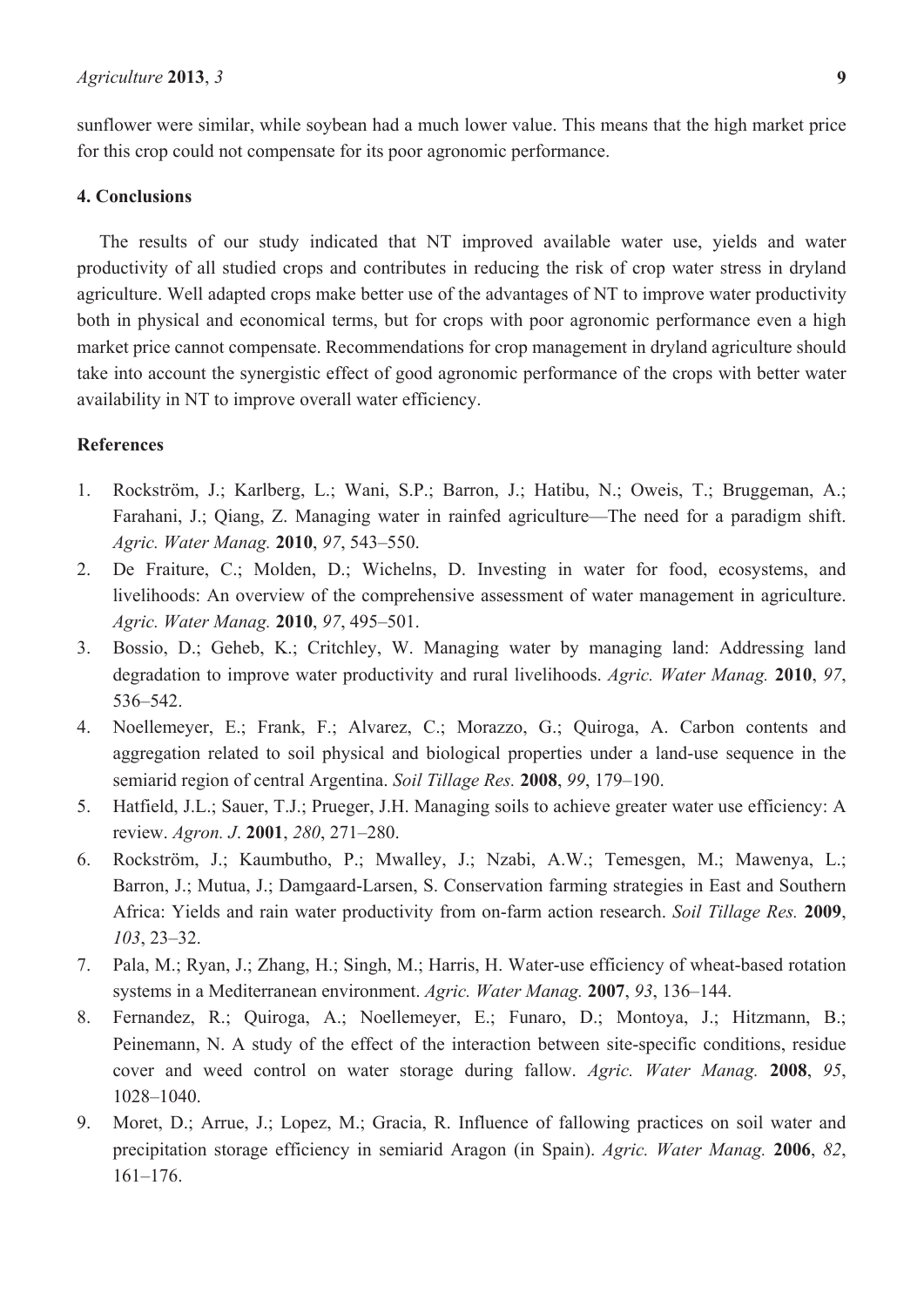- 10. Dardanelli, J.L.; Bachmeier, O.A.; Sereno, R.; Gil, R. Rooting depth and soil water extraction patterns of different crops in a silty loam Haplustoll. *Field Crops Res.* **1997**, *54*, 29–38.
- 11. Franzluebbers, A. Water infiltration and soil structure related to organic matter and its stratification with depth. *Soil and Tillage Res.* **2002**, *66*, 197–205.
- 12. Baumhardt, R. Residue management and tillage effects on soil-water storage and grain yield of dryland wheat and sorghum for a clay loam in Texas. *Soil and Tillage Res.* **2002**, *68*, 71–82.
- 13. Nielsen, D.; Miller, P. Efficient water use in dryland cropping systems in the Great Plains. *Agron. J.* **2005**, *372*, 364–372.
- 14. Ramakrishna, A.; Tam, H.M.; Wani, S.P.; Long, T.D. Effect of mulch on soil temperature, moisture, weed infestation and yield of groundnut in northern Vietnam. *Field Crops Res.* **2006**, *95*, 115–125.
- 15. Schuller, P.; Walling, D.E.; Sepúlveda, A.; Castillo, A.; Pino, I. Changes in soil erosion associated with the shift from conventional tillage to a no-tillage system, documented using 137Cs measurements. *Soil Tillage Res.* **2007**, *94*, 183–192.
- 16. Alletto, L.; Coquet, Y.; Justes, E. Effects of tillage and fallow period management on soil physical behaviour and maize development. *Agric. Water Manag.* **2011**, *102*, 74–85.
- 17. Quiroga, A.; Funaro, D. Factores edáficos y de manejo que condicionan la eficiencia del barbecho en la región pampeana. *Ciencia del Suelo* **2005**, *23*, 79–86.
- 18. Fengrui, L.; Songling, Z.; Geballe, G.T. Water use patterns and agronomic performance for some cropping systems with and without fallow crops in a semi-arid environment of northwest China. *Agric. Ecosyst. Environ.* **2000**, *79*, 129–142.
- 19. Monzon, J.P.; Sadras, V.O.; Andrade, F.H. Modelled yield and water use efficiency of maize in response to crop management and Southern Oscillation Index in a soil-climate transect in Argentina. *Field Crops Res.* **2012**, *130*, 8–18.
- 20. Ritchie, J.T.; Basso, B. Water use efficiency is not constant when crop water supply is adequate or fixed: The role of agronomic management. *Eur. J. Agron.* **2008**, *28*, 273–281.
- 21. Passioura, J. Increasing crop productivity when water is scarce—From breeding to field management. *Agric. Water Manag.* **2006**, *80*, 176–196.
- 22. Xue, Q.; Zhu, Z.; Musick, J.T.; Stewart, B.A.; Dusek, D. Physiological mechanisms contributing to the increased water-use efficiency in winter wheat under deficit irrigation. *J. Plant Physiol.* **2006**, *163*, 154–164.
- 23. Purcell, L.C.; Edwards, J.T.; Brye, K.R. Soybean yield and biomass responses to cumulative transpiration: Questioning widely held beliefs. *Field Crops Res.* **2007**, *101*, 10–18.
- 24. Salvagiotti, F.; Cassman, K.G.; Specht, J.E.; Walters, D.T.; Weiss, A.; Dobermann, A. Nitrogen uptake, fixation and response to fertilizer N in soybeans: A review. *Field Crops Res.* **2008**, *108*, 1–13.
- 25. Calvin, P.A. Interannual variation in soybean yield: Interaction among rainfall, soil depth and crop management. *Field Crops Res.* **1999**, *63*, 237–246.
- 26. Alvarez, R.; Steinbach, H.S. A review of the effects of tillage systems on some soil physical properties, water content, nitrate availability and crops yield in the Argentine Pampas. *Soil Tillage Res.* **2009**, *104*, 1–15.